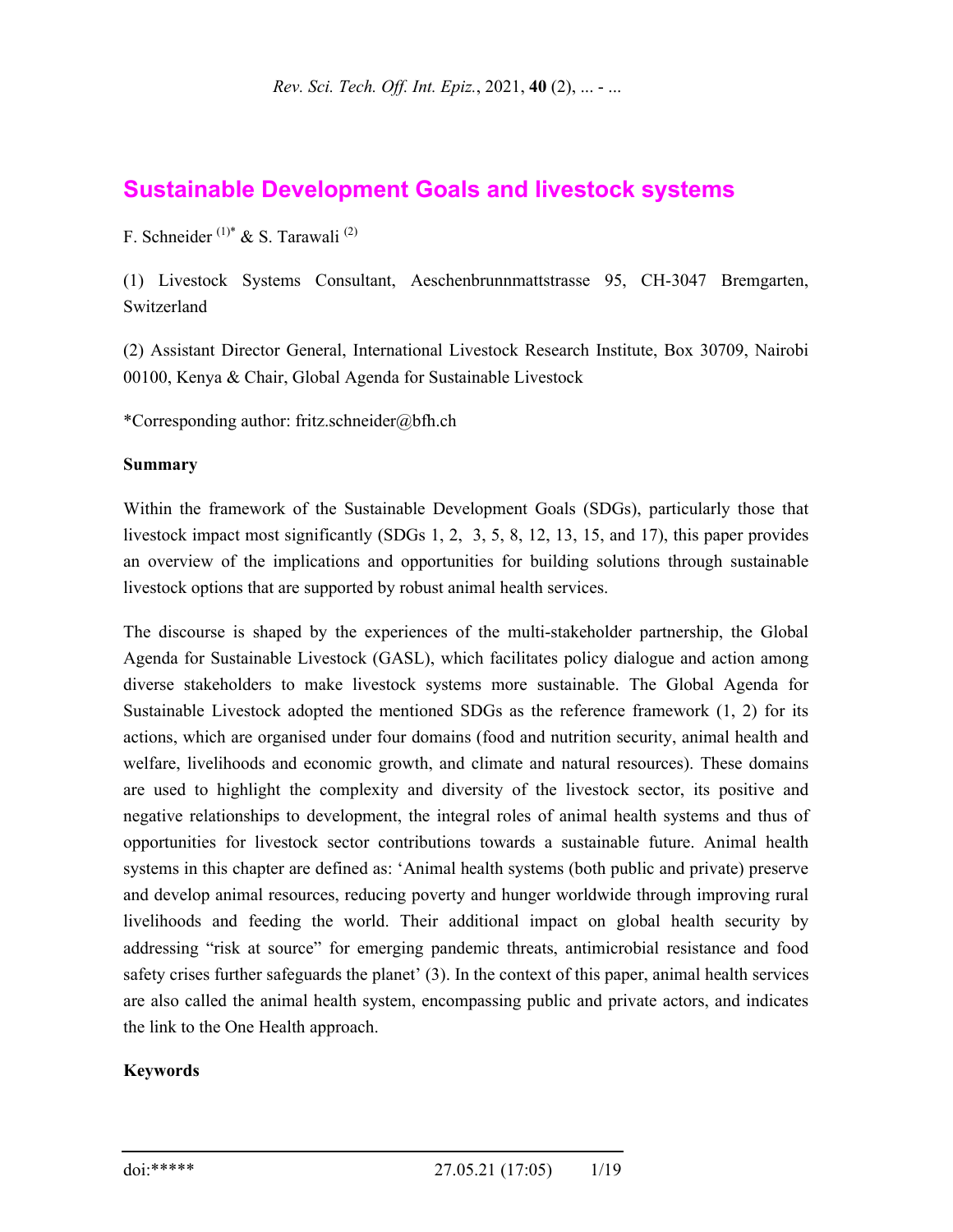Animal health systems – Climate and natural resource use – Food and nutrition security – Global Agenda for Sustainable Livestock – Human and animal health – Livelihood and economic growth – Livestock systems – SDGs – Sustainable Development Goals.

## **Introduction**

The livestock sector plays multiple roles in all Sustainable Development Goals (SDGs), predominantly positive, few negative with multiple and diverse interactions and trade-offs. The Global Agenda for Sustainable Livestock (GASL) defines sustainable livestock as follows: "To be sustainable, livestock sector growth needs to simultaneously address key environmental, social, and economic challenges: growing natural resources scarcity, climate change, widespread poverty, food insecurity and global threats to animal and human health and animal welfare." Shaping sustainable livestock solutions is influenced by two significant elements – the sector's diversity and the demand for livestock commodities. Much of the multiplicity and apparent paradox regarding livestock and sustainable development stems from the diversity of the sector across the world. From large-scale, industrial production (sometimes referred to as 'capitalintensive' production), to the over half a billion small-scale mixed crop-livestock farms (sometimes referred to as 'labour-intensive' production) to extensive pastoral lands which make up at least a quarter of the Earth's land area. From parts of the world where 'livestock' means a piece of packaged meat, or a bottle of milk on the supermarket shelf, to those where 'livestock' means animals that are an integral part of managing household economy and risk. This diversity means that to enhance the positive and mitigate the negative impacts of livestock on development – to improve sustainability for the sector – requires very different actions depending on the production system, commodity, agro-climatic and socio-economic context.

The demand for livestock products will increase by more than 70% between 2005 and 2030 (4). While this demand is only growing modestly in high-income countries (HICs), it is growing rapidly in lower- and middle-income countries (LMICs) due mostly to rising incomes, such as in parts of Asia (5), as well as populations, as in much of Africa (6). This growth is expected to continue in the coming decades and livestock systems are raising production to meet this demand while adapting to satisfy the changing preferences of an increasingly affluent and urbanised population in a globalised economy, as well as – where appropriate – modifying demand to healthy levels. Such rapid, uneven growth in production and trade varies by region and production system and presents multiple risks as well as opportunities for sustainable development (6).

There are multiple ways to meet the demand for livestock products, and these will undoubtedly change over time. In LMICs where demand is rising the most, in the short-term, growth will be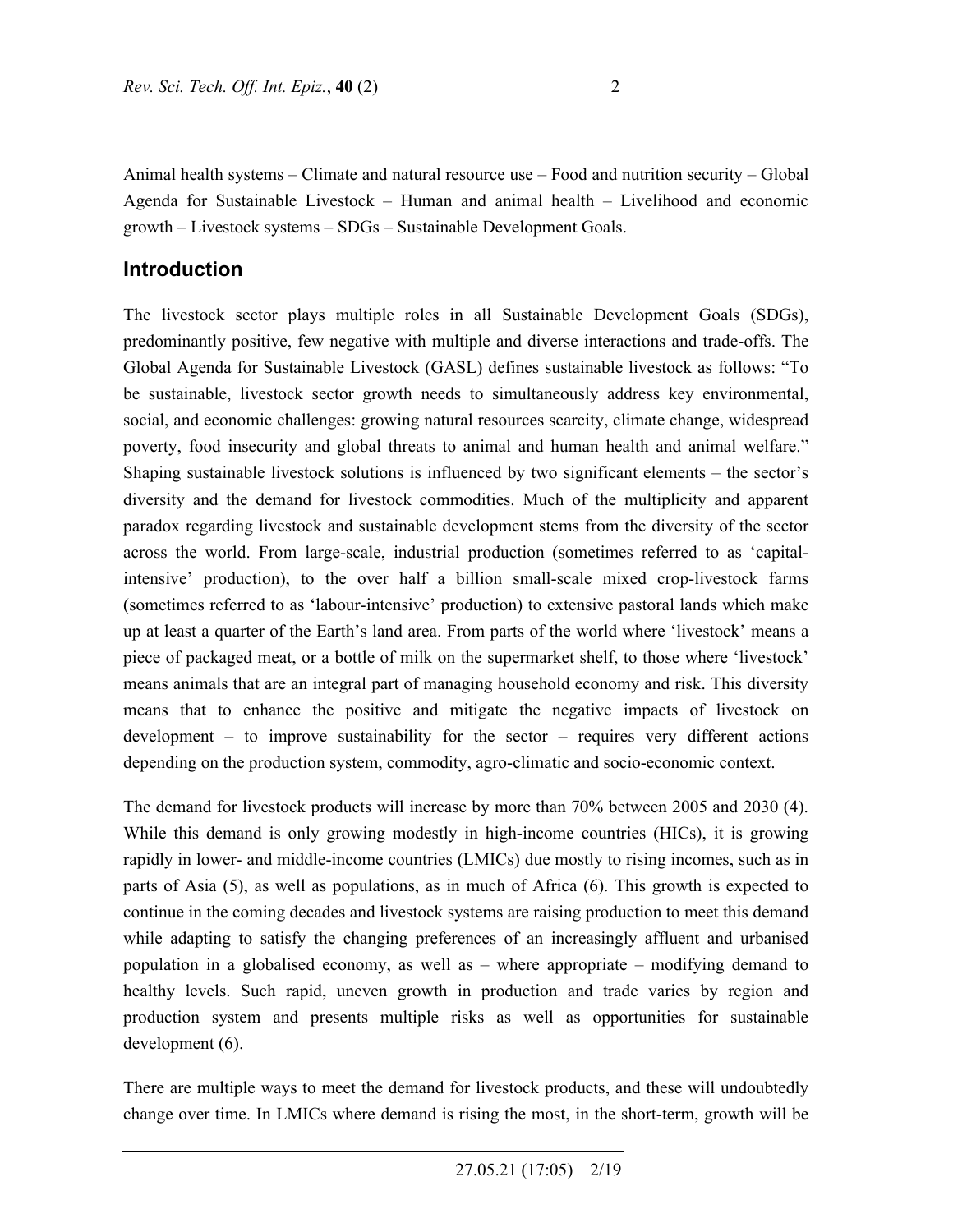met by transforming the small- and medium-scale farms that produce the bulk of meat and milk today. In HICs, addressing the challenges of large-scale capital-intensive production with often tapering demand provides the context for transition. Such transitions need to consider multiple development outcomes and trade-offs. It will be important to foster balanced growth and environmentally friendly intensification to allow for sustainable development and to learn from the already intensive agriculture in many HICs – both pros and cons.

The ongoing COVID-19 pandemic, whose full impact is unknown at present, illustrates that the global food system is fully interconnected and at the same time fragile. Nevertheless, what we do know is that a sustainable livestock sector is needed that simultaneously responds to demand for food, contributes to development opportunities and mitigates harms. In this context, wellfunctioning, fully integrated animal health services are key.

# **Cross-sectoral integration and prioritisation of Sustainable Development Goal targets**

While livestock systems are relevant to all SDGs, as a multi-stakeholder partnership, GASL recognises eight SDGs that the sector contributes to most directly with goal 17, partnerships, essential to underpin all actions (see  $Fig. 1$ ):

In its current 2019-2021 Action Plan (7) and in the theory of change developed in 2020 (8), GASL concentrates on the four sustainability domains (food and nutrition security, livelihood and economic growth, human and animal health, and climate and natural resource use).

These domains were adopted by the 2018 Global Forum for Food and Agriculture in Berlin (9), to better focus its actions in support of achieving the SDGs. Noting their relationship to the four pillars of sustainable development, and the integral roles of animal health services, these domains are used to frame the present overview of improving livestock and its contributions to the SDGs (see  $Fig. 2$ ).

# **Food and nutrition security**

Corresponding directly with the GASL domain of the same name and related particularly to SDGs 2 and 3, the livestock sector has critical roles to play in food and nutrition security. Beyond providing 18% of the total calories (kcal) and 40% of the protein in people's diets at global level (5), livestock-derived foods provide critical micronutrients such as vitamin A, vitamin B-12, riboflavin, calcium, iron, and zinc, which are difficult to obtain in adequate quantities from plant sources alone (10), especially for the world's most vulnerable groups, such as children, pregnant women, and the elderly (11). Milk, meat, and eggs can help combat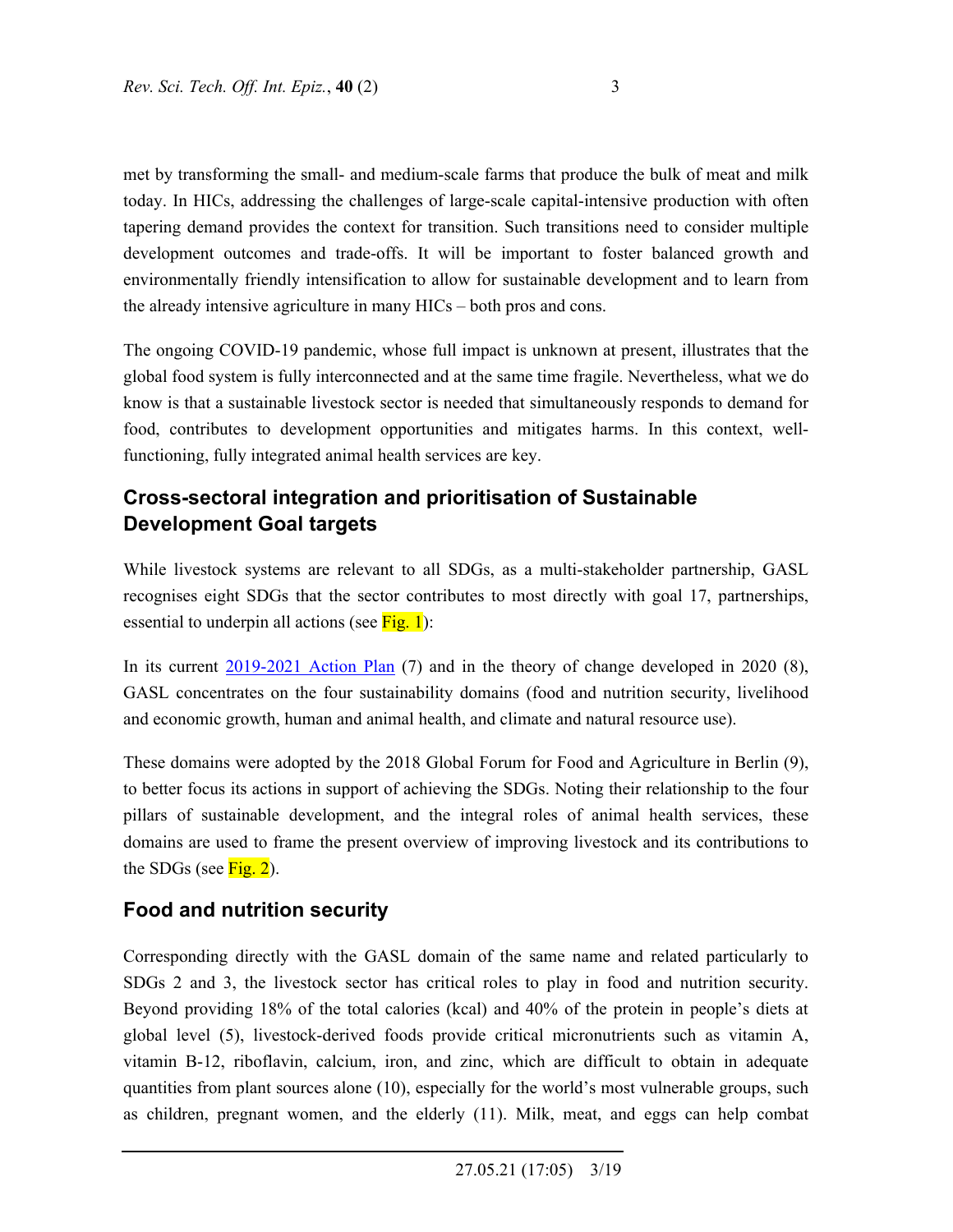micronutrient deficiencies, or 'hidden hunger', by providing people with essential vitamins and minerals. They can help reduce mortality and stunting among children. In contrast, excess consumption of livestock-derived foods is often associated with non-communicable diseases that are often spurred by obesity. Many emerging economies are now facing a 'double burden' of malnutrition, with segments of the population undernourished, and other, wealthier segments increasingly overweight and obese. In 2016, 39% of the world's population 18 years old and older were overweight and 13% were obese (12). Solutions for a balanced, healthy diet will thus for some mean eating less milk, meat, and eggs, whereas for others consuming more would benefit their nutritional status considerably.

Beyond nutrition, in many parts of the world, especially the mixed crop-livestock farms that are ubiquitous across many LMICs, livestock are integral to food security because of the intimate connection between raising animals and growing crops. Income from livestock, manure, and provision of traction and transport (within the farm and between farms and markets) all contribute to crop production to such an extent that over half the developing world's staple cereals can only be produced because livestock are integral to the system. Such integrated production means livestock can transform materials such as grass, straw, agro-industrial and household wastes – none of which are edible by humans – into high-quality protein (13). However, especially in capital-intensive systems, animal feed may be based on cereals that people do eat, and/or which are grown on land that could be used to produce food crops for humans. To enhance livestock's contribution to ending hunger, ways must be found to avoid such feed-food competition. Improved use of crop by-products (14) and improved feed conversion efficiency through as genetic improvement (15) will reduce the feed-food competition further in addition to responsible consumption and production (SDG 12).

Animal health services are indispensable to maximise livestock's contributions to food and nutrition security. Healthy, well-cared-for animals have higher productivity to meet food demands, require less land and feed per unit of product, and support healthy, balanced diets from sustainable livestock systems.

#### **Sustainable livestock systems support healthy, balanced diets.**

### **Animal health and animal welfare**

This domain relates to all four pillars of sustainable development, especially those on human health, societal well-being (including animal welfare). It concerns mainly SDGs 2 and 3 because it addresses the crucial interface of animal health and human health, where issues of zoonoses, food-borne diseases and antimicrobial resistance are major challenges to sustainability and must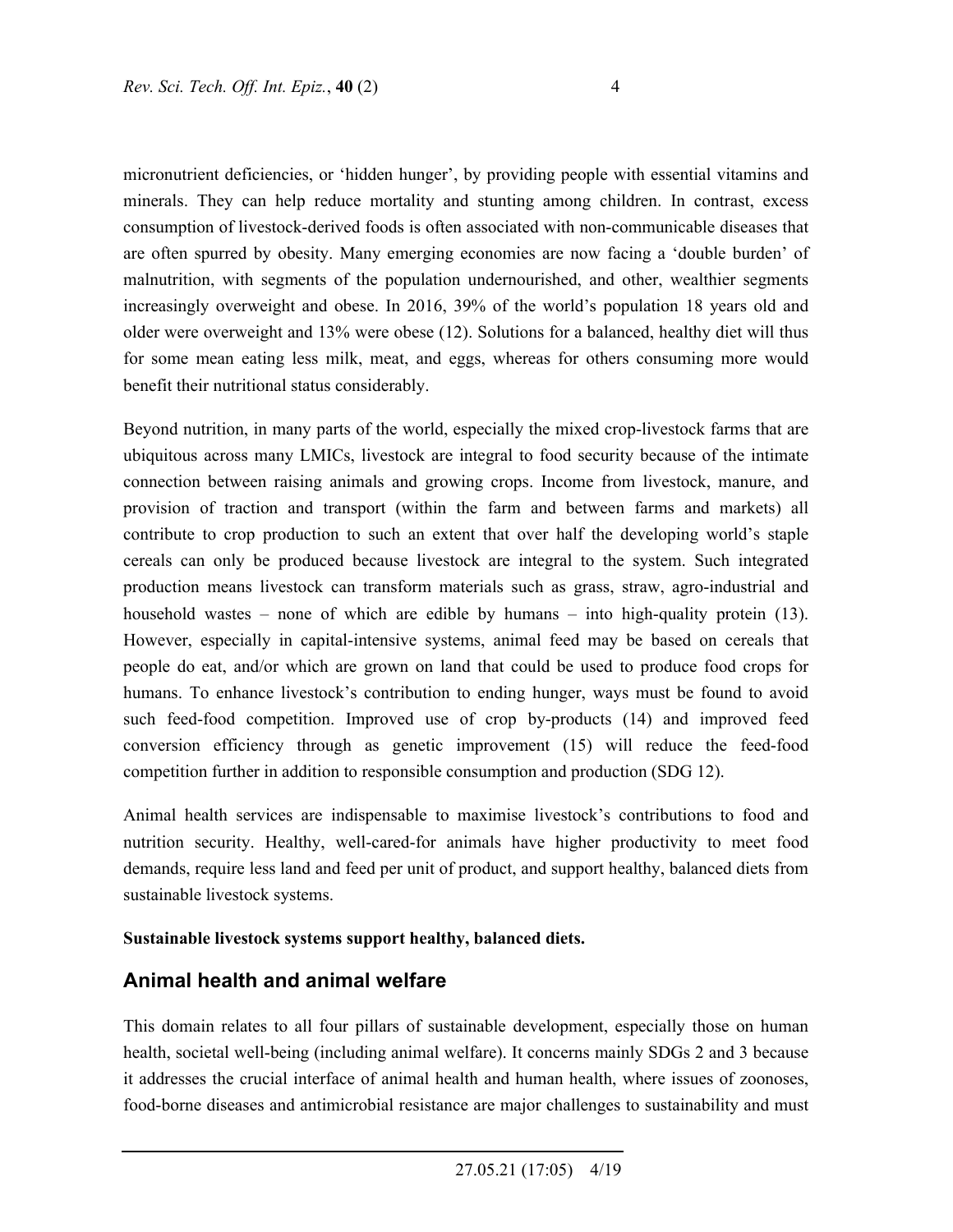be addressed. The present COVID-19 pandemic has both highlighted and exacerbated such challenges and drawn the world's attention to the interdependence of animals, people, and the environment, raising again the need for a One Health approach to tackle such complex problems. The Tripartite Alliance between the Food and Agriculture Organization of the United Nations (FAO), World Organisation for Animal Health (OIE) and World Health Organization (WHO) (16) calls for a stronger focus on the One Health approach as optimal for preventing and responding to zoonotic disease outbreaks and pandemics. The One Health approach as well as the One Welfare approach (17) go far beyond the boundaries of infectious disease control and need to be integral towards achieving the SDGs. A recent assessment of opportunities to mitigate future pandemics (18) also highlighted One Health as a key solution. Adopting a One Health approach, which unites medical, veterinary, and environmental expertise, will help governments, businesses and civil society achieve enduring health for people, animals, and environments alike. As major consumers of antibiotics, livestock are important contributors to global antimicrobial resistance (AMR) – a rapidly emerging threat to human health. Addressing this challenge requires an integrated One Health approach, one that is nuanced for the diverse production systems. To avoid or ban the use of antibiotics as growth promotors and to focus on better animal care and welfare are mandatory to reduce the threat of AMR (19).

Animal health systems that ensure animals are healthy must underpin the solutions to these multiple challenges and require greater investments, especially in LMICs. Stronger and betterresourced animal health systems will ensure diagnosis and mitigation of animal diseases that can prevent them becoming zoonoses; supporting good animal husbandry, good animal welfare and access to relevant vaccines can likewise limit the unrestrained use of antimicrobials in animal production. Healthy animals are also inherently associated with reduced food-borne diseases. Veterinary personnel (both private and public) 'on the ground' need to be able to work with public and environment health officers in a seamless way to prevent future pandemics. Continuous access to professional advice to all livestock farmers is key and needs to be made available both by public and private animal health services (20).

**Sustainable livestock systems support healthy, well-cared-for animals that provide safe food and ensure healthy people and ecosystems.** 

## **Livelihoods and economic growth**

This domain relates to the pillars on economic development and societal well-being and to SDGs 1, 8 and 12. At the beginning of 2020, about 10% of the world's population was estimated to live on less than US\$ 1.90/day, 60 million more people than in 2014. The COVID-19 crisis may push another 120 million people into poverty in a very short time (16). About half of the world's poor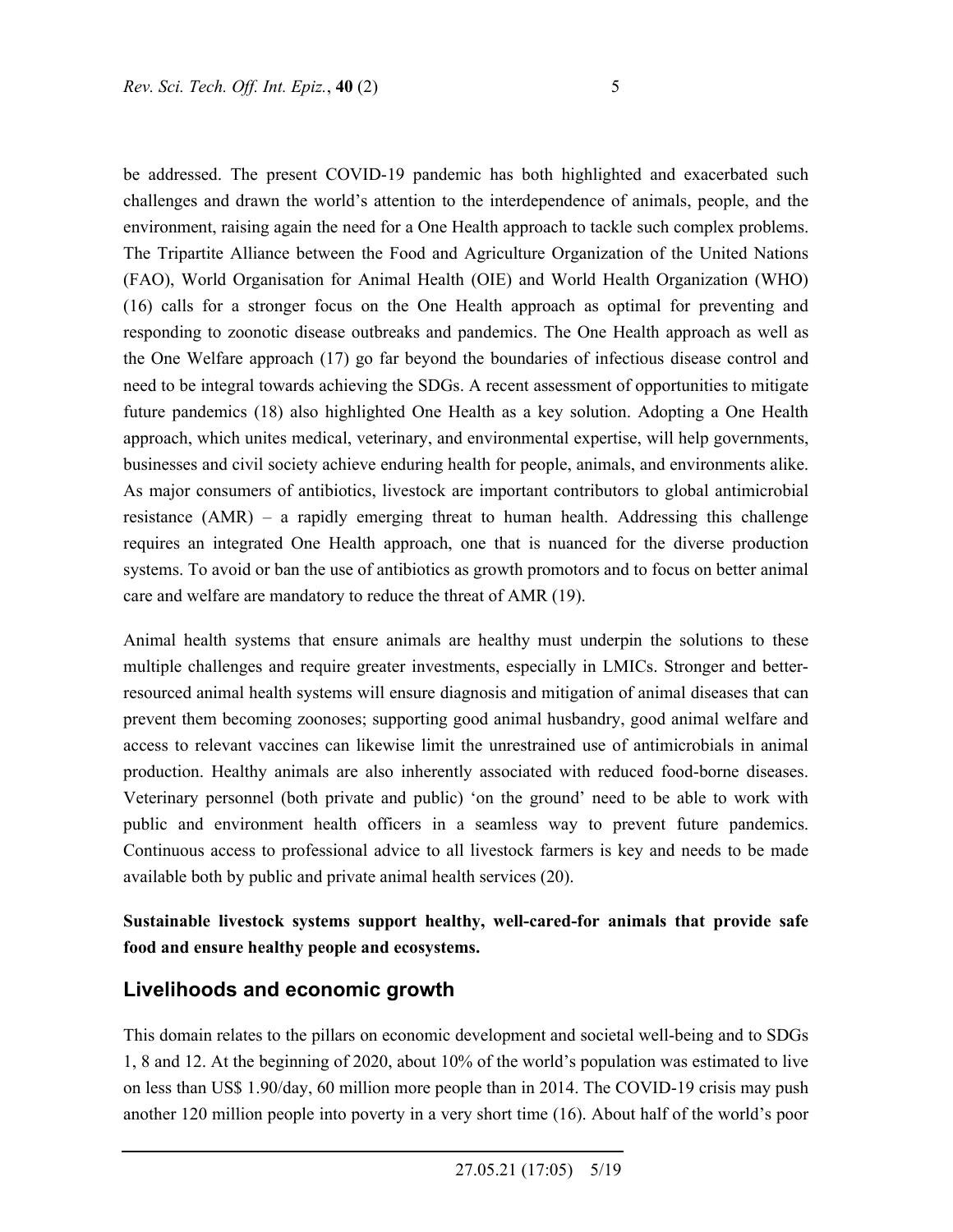people depend directly on livestock for their livelihoods. Even for many not-so-poor people, livestock are essential for their livelihoods (although it may look very different across the world). In multiple ways, farm animals are a major asset – providing capital, a (often regular) source of income, supporting resilience and insuring against risks. For the poor, livestock often provide a route to move out of the sector and into prosperous alternate livelihoods (21).

On average, globally, livestock contributes 40% of agricultural gross domestic product (GDP). Livestock production and merchandising in industrialised countries account for 53% of agricultural GDP (22) and ranges between 15% and 85% of agricultural GDP across the developing world. Economically, livestock is one of the fastest-growing sectors (2.5% per year during the last two decades) in developing countries (23). Capturing the economic benefits of the expanding livestock market can help to sustain overall economic growth. Increasing the currently marginal productivity of labour in the livestock sector through training, technological upgrading and innovation can produce substantial and sustained value creation in developing country livestock supply chains. Employment returns to investment in livestock are higher than average, because of the sector's high growth rate, and labour intensity, with more diverse recruitment, including of women. This is true not only in rural livestock production, but also in urban processing and marketing. The development of national livestock master plans to support effective investment planning to optimise livestock's contribution to national economic growth is key to achieve this goal. Good examples are Ethiopia (24), Bihar, India (25) and the Animal Health Strategy for Africa of the African Union Inter-African Bureau for Animal Resources (26).

In LMICs, livestock have particularly important roles for women, who often provide much of the labour for animal care. Women's access to land, finance, information, and markets is, however, very uneven, particularly in extensive and labour-intensive systems (27, 28). There are also instances where, as labour-intensive systems transition to be more capital-intensive systems, and livestock activities become more lucrative or formalised, women's roles and access to income benefits can become marginalised (29). To help achieve gender equality in agricultural populations, gender concerns need to be integral to every solution, including access to animal health systems. Especially in LMICs, partly because of cultural sensitivities, women veterinarians and women animal health workers are needed to support women involved in livestock production (30).

Ensuring that livestock contributions to livelihoods and economic growth at every level – from farm to nation – are fully realised demands that the animals are healthy and productive and animal health services are key in this regard. The role of farm animals in mitigating risk for the poor will be negated if animals are lost to disease. According to the OIE, 20% of the world's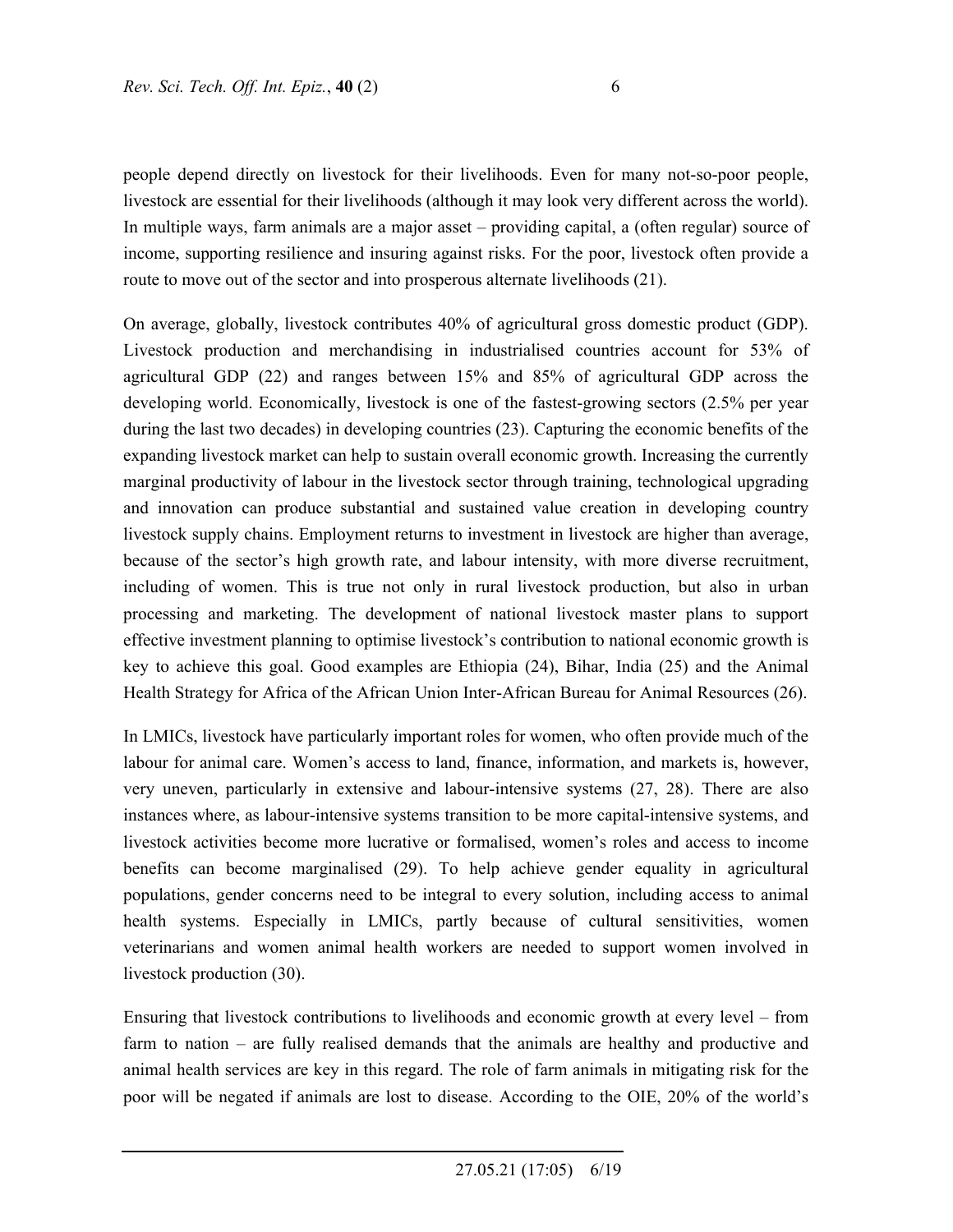livestock are lost to disease (31) and at present, animal health services – public and private in LMICs are limited (32).

**Sustainable livestock systems support men, women, and youth worldwide to benefit from economic opportunities, to mitigate livelihood risks and contribute to national economies.** 

## **Climate and natural resource use**

The intersection of livestock with climate and natural resource use needs to be integral to all four pillars of sustainable development and relates directly to SDGs 12, 13 and 15. On the one hand, a growing number of studies (33, 34) argue that reducing the share of animal-source food in diets could bring important environmental and health benefits. On the other hand, there is also scientific evidence that animal source food is essential for infants up to 1,000 days of age (35).

The livestock sector contributes significantly to climate change – globally (although estimates vary depending on the life-cycle analysis used) it is reported to be responsible for 14.5% of human-induced greenhouse gas (GHG) emissions (36) and like all agricultural sectors, faces the challenge of improving efficiency, including reducing morbidity and mortality through improved animal health systems. Climate change mitigation options can lead to large environmental benefits with some technical interventions potentially reducing livestock's impact by between 14% and 41% (37, 38). Such interventions usually include improving resource use efficiency and thus simultaneously lessen the GHG emissions per unit of output and make a substantial contribution to food security.

Addressing animal health challenges through robust animal health services is one of the key ways of improving animal production efficiency, and healthier animals emit less greenhouse gases (39). The biggest opportunities for such approaches are where productivity is currently low – across the small and medium farms of Africa and Asia, where implementation requires, on the one hand, a transfer of technology and knowledge, together with the right incentives and a conducive regulatory framework and on the other hand, participatory and context specific solutions that integrate traditional knowledge and practices and build upon local integrated livestock production systems.

Almost one-third of all food produced in the world is lost or wasted between farm and fork, with the livestock sector showing considerable variation in terms of the part of the value chain where greatest losses occur. In the capital-intensive systems of HICs, most losses occur at the consumer and retail parts of the chain. In LMICs, losses are predominantly at production (40) stages, often because of poor animal health. The OIE reports that up to 20% of livestock is lost to diseases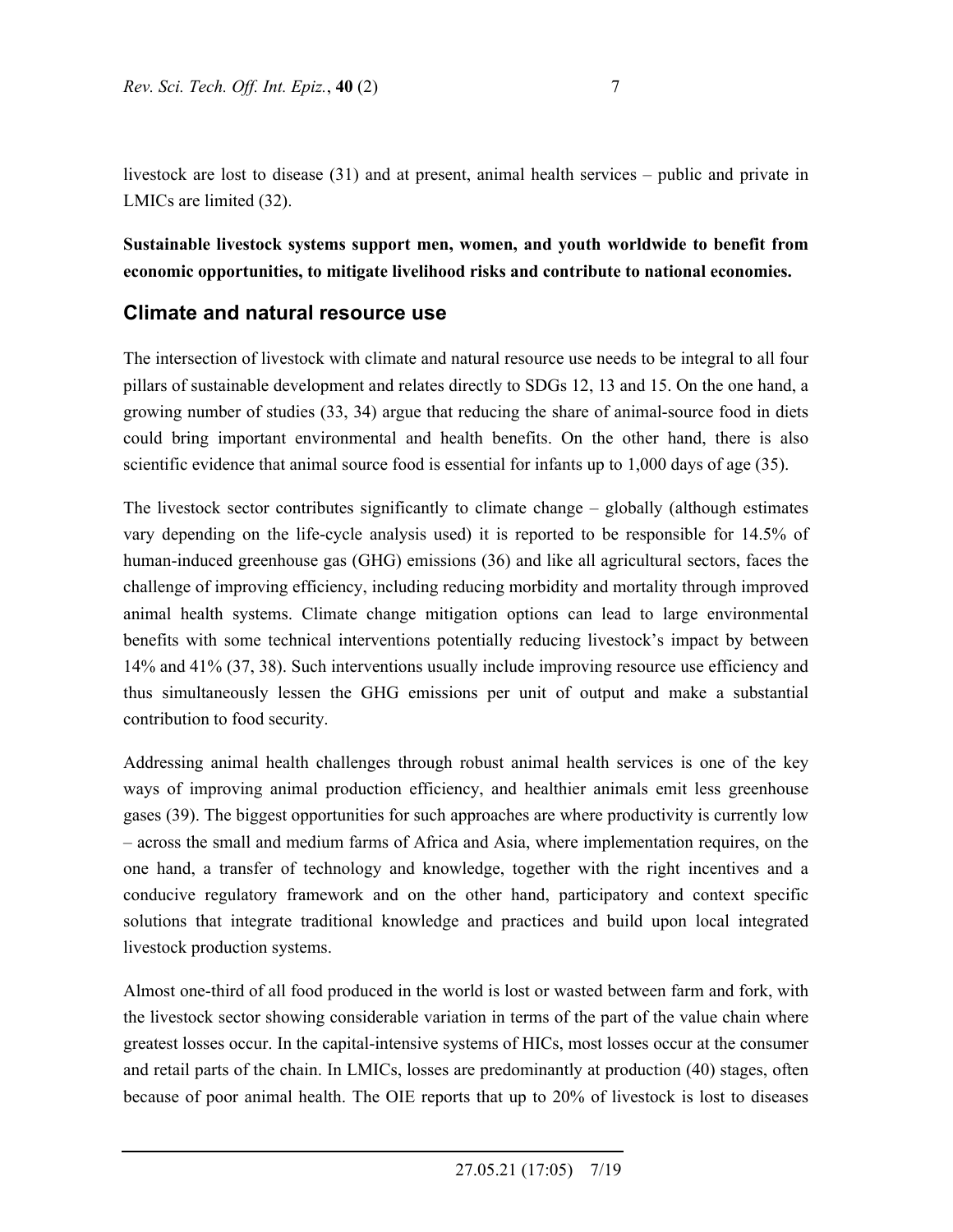(31), which again points to the essential roles of animal health systems. Limiting waste and losses along the supply chain can contribute to improved efficiency and sustainability and thus reduce the environmental impacts per unit of livestock commodity (41). To combat food waste, multi-stakeholder action spanning large and small industries and every actor from producer through trader, retailer, and consumer, will be key. Livestock also have the potential to play greater roles in waste reduction through their contributions to a 'circular bioeconomy', which is common (but not necessarily the most efficient) in the ubiquitous mixed crop-livestock farms across LMICs, but far less so in the developed world (circular bioeconomy includes: bio-based products, utilisation of organic waste streams, resource efficient value chains, organic recycling, and nutrient cycling) (42).

In addition to contributing to climate change, the livestock sector is impacted by climate change globally including impact on animal performance, feed availability, access to water, animal health and welfare (2) and biodiversity, particularly in rangelands, which make up 26% of terrestrial land. Livestock keepers in LMICs, particularly pastoralists, are among the most vulnerable to climate change. Resilience to climate change in livestock production can be enhanced through water and grazing management, breeding of both animals and forage crops for drought and heat resistance and more broadly incorporating animals into national and regional disaster response planning (Livestock Emergency Guidelines and Standards) (43). For many pastoral communities, climate-smart interventions include options for income diversification, insurance, and early warning systems. Providing animal health services to such often remote and mobile communities is challenging but vital and new business models such as Sidai (a fully vertically-integrated company supplying quality livestock and crop inputs and training to farmers and pastoralists across Kenya) may help here (www.sidai.com). These vulnerable pastoral systems often play important roles in environmental stewardship when their risks are mitigated so they can manage their animals in ways that contribute to carbon sequestration and biodiversity conservation. The livestock sector (through both animals and feed production) exerts pressure on biodiversity through conversion/conservation of natural habitats and land use change, through impacts on water quality and quantity as well as climate change. Improving grazing management can contribute to grassland restoration and carbon sequestration in soils, and in addition reduce deforestation. Finely balanced approaches to integrate animals, trees, and vegetation, such as agro-silvo-pastoralism can prevent soil erosion, facilitate water infiltration, and decrease damage to production from extreme weather (44). Agricultural biodiversity and well-adapted livestock are essential, particularly in harsh environments where crop farming is difficult or impossible. Genetically diverse livestock populations are a precious resource to address future challenges and should be conserved (45) and in LMIC countries, the close link of livestock breeding services with animal health services should not be overlooked. Furthermore, organisations like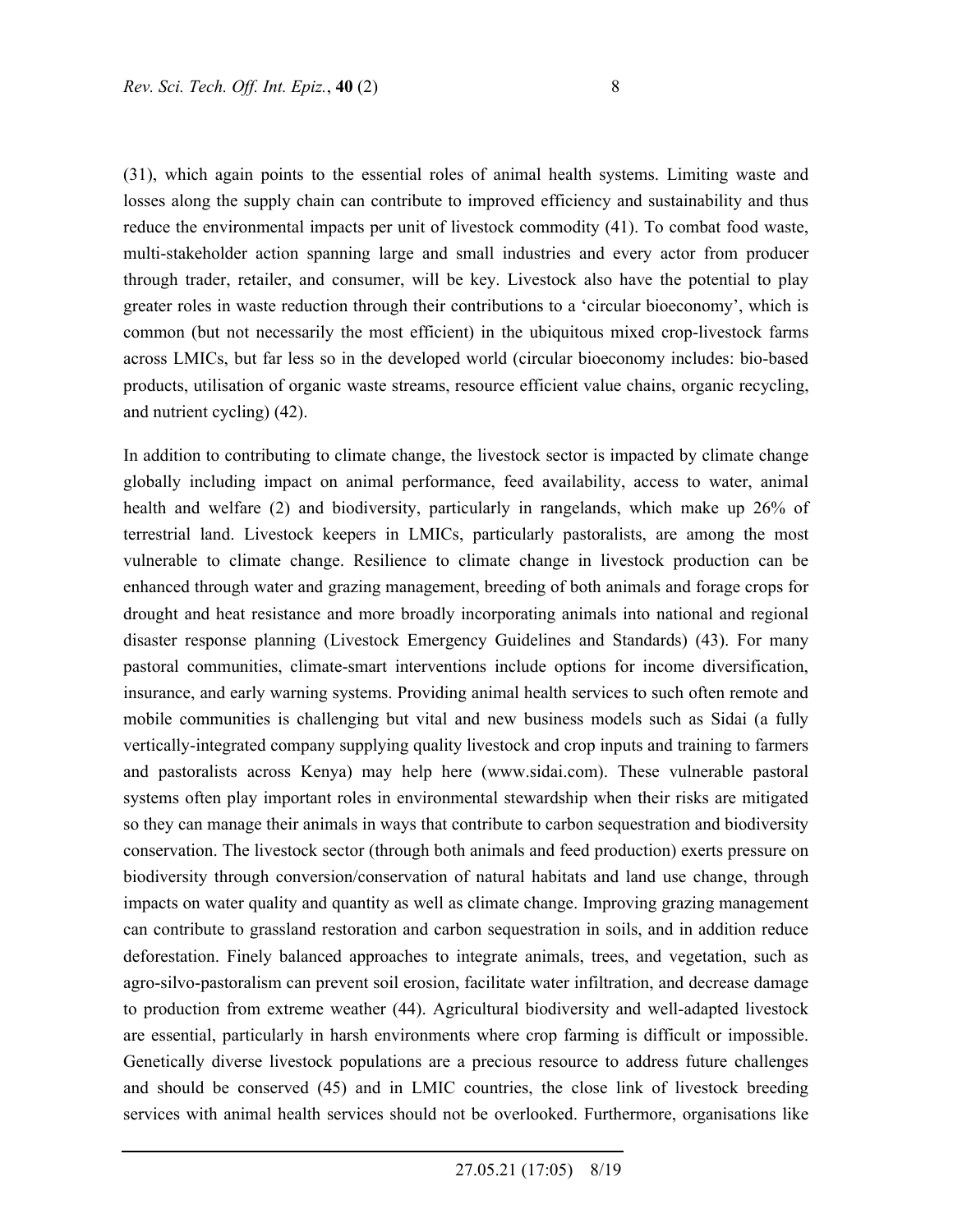Vet Sustain engage in a holistic approach of animal health services towards sustainable development including climate action (https://vetsustain.org/).

**Sustainable livestock systems mitigate the detrimental impacts of the livestock sector on the environment and climate and support improved production efficiency and resilience outcomes.** 

### **Multi-stakeholder partnership to address complexity and diversity**

Given the complexity and diversity of the livestock sector, ensuring that potential sector harms are mitigated, its potential to contribute to development ambitions is realised and the rising demand for livestock commodities is addressed has no single solution. Solutions vary depending on the production system, stakeholders involved and different parts of the world and their economic context. Finding solutions that fit each context requires partnerships between public and private sectors, governments, non-governmental organisations, civil society, communitybased organisations, research, academia, and intergovernmental organisations, with the animal health services represented in each stakeholder group. The Global Agenda for Sustainable Livestock provides such an inclusive partnership, at all levels, from local to global, builds upon a shared vision with agreed goals and principles that hold people and the planet as central (46) while recognising the diversity of routes towards improving sustainability (47). This multistakeholder partnership mobilises and shares knowledge, provides robust evidence, develops cutting-edge tools, and promotes an integrated approach to enhance policy coherence for sustainable livestock.

## **The integral role of animal health services to support livestock contributions to Sustainable Development Goals**

The present COVID-19 pandemic emphasises even more the essential role of animal health services as highlighted in the preceding chapters. The discourse above has also emphasised how robust and focused animal health services are integral to achieving positive development outcomes through improving sustainable livestock solutions in every sustainability domain. The multiple roles of animal health services need to be prioritised based on scientific evidence. These services must be supported by comprehensive capacity development actions across all stakeholders to enable them to recognise and engage the animal health sector in developing and implementing solutions. Use of the One Health approach including professional and sciencebased communication to all stakeholders (with special emphasis on the consumers) will further give animal health services the attention and investment needed to help prevent the next pandemic and to contribute to improving the role of livestock in sustainable development (48). In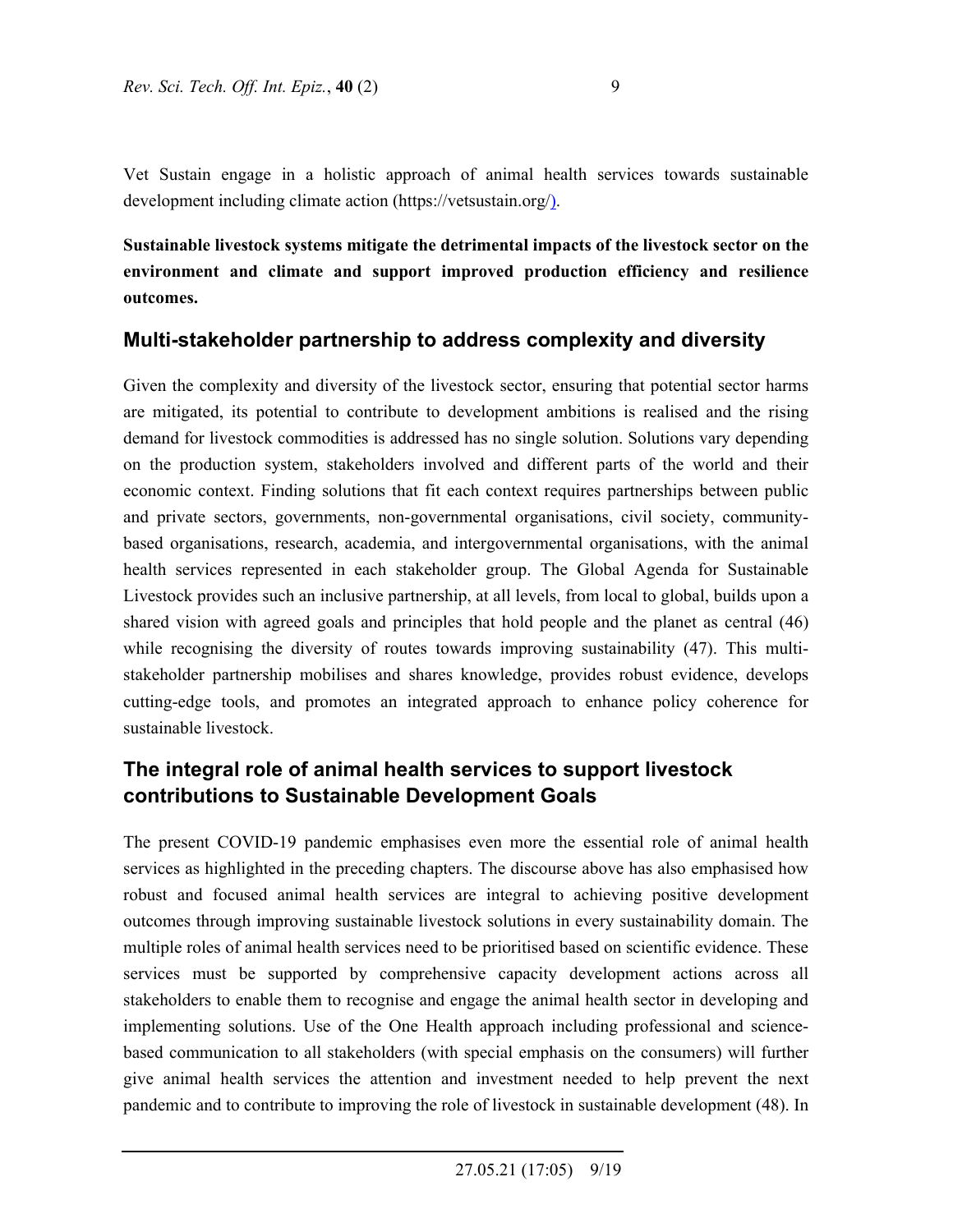the GASL's multi-stakeholder approach, the role of action networks (AN) is crucial. Action networks and their associated experts such as the Animal Welfare AN and the Livestock Antimicrobial Partnership (LAMP) AN assure that GASL's multi-stakeholder dialogue assigns due importance to measures related to veterinary and animal welfare issues towards sustainability in the livestock sector (7).

### **Conclusions**

This brief overview of the opportunities and challenges that must be addressed for the livestock sector to improve its role in sustainable development has highlighted that because of the sector's diversity, the actions towards sustainable development vary by production system, national economy and changing demand context. A complex mixture of trade-offs, positive and negative impacts of policies and practices concerning livestock management, production and consumption all need to be factored in. The solutions differ, even if they are supporting progress towards common goals. Despite such immense variation, several common elements have also been highlighted. These include the essential and integral roles of animal health and veterinary services, the need for multi-stakeholder approaches, such as the Global Agenda for Sustainable Livestock and many other multi-stakeholder platforms as outlined in the High Level Panel of Experts Report 2018 and incorporation of the context for ongoing changes that are responding to demand for livestock commodities (49). The COVID-19 pandemic has further emphasised that unilateral approaches will not solve the present or prevent future pandemic catastrophes and that One Health supported by other multi-stakeholder approaches is key (18). In spite of the fact that the explicit mentioning of livestock, animal health and animal welfare in the SDGs is weak, the SDGs of the United Nations Agenda 2030 provide the globally accepted reference frame and have a good potential to guide us towards more sustainability in general and specifically in the livestock sector.

### **Résumé français : titre**

**Résumé** 

**Mots-clés** 

#### **Resumen español: título**

**Resumen** 

**Palabras clave**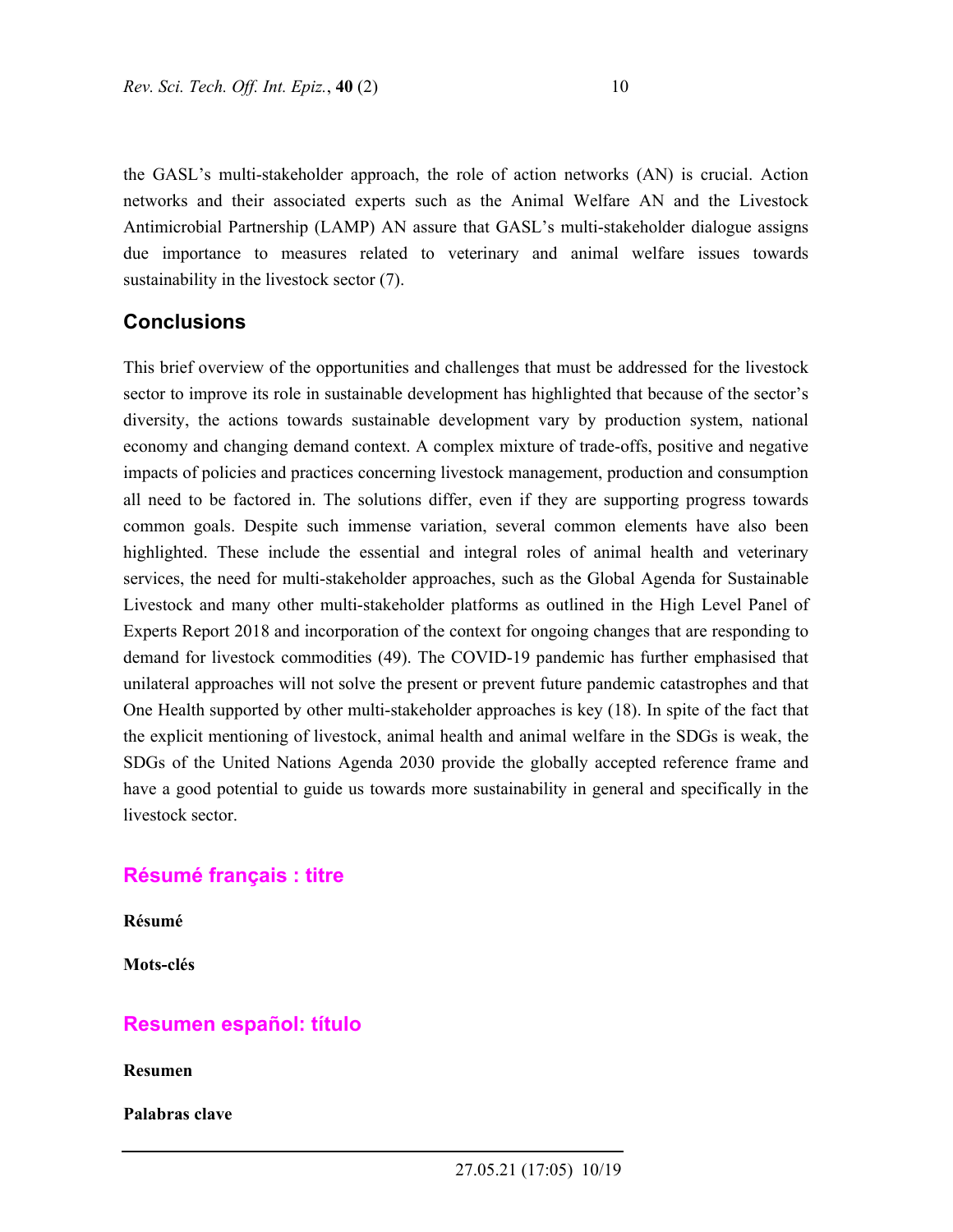# **References**

- 1. Global Agenda for Sustainable Livestock (GASL) (2016). Panama Declaration. Available at: www.livestockdialogue.org/fileadmin/templates/res\_livestock/docs/2016/Panama/2016\_GA SL\_PANAMA\_DECLARATION.pdf (accessed on 11 August 2020).
- 2. Food and Agriculture Organization of the United Nations (FAO) (2016). Synthesis Livestock and the Sustainable Development Goals. FAO, Rome, Italy, 12 pp. Available at: www.livestockdialogue.org/fileadmin/templates/res\_livestock/docs/2016/Panama/FAO-AGAL synthesis Panama Livestock and SDGs.pdf (accessed on 11 August 2020).
- 3. Eloit M. (2019). Strengthening veterinary services through the OIE PVS Pathway [Preface]. *In* Strengthening veterinary services through the OIE PVS Pathway: the case for engagement and investment. World Organisation for Animal Health, Paris, France, 3. Available at:  $\alpha$ https://www.oie.int/fileadmin/Home/eng/Media\_Center/docs/pdf/SG2018/PVS\_BUSINESS \_CASE\_FINAL.pdf (accessed on 10 March 2021).
- 4. Tilman D. & Clark M. (2014). Global diets link environmental sustainability and human health. *Nature*, **515** (7528), 518–522. Doi:10.1038/nature13959.
- 5. International Livestock Research Institute (2019). Options for the livestock sector in developing and emerging economies to 2030 and beyond. Meat: the Future Series. World Economic Forum, Geneva, Switzerland, 28 pp. Available at: https://hdl.handle.net/10568/99006 (accessed on 11 August 2020).
- 6. Tarawali S.A. (2020). Til the cows come home―a well-worn path or a new trajectory? Exploring why livestock matter in sustainable development [PowerPoint presentation]. *In* Global Academy of Agriculture and Food Security, Edinburgh, Scotland, 19 February 2020. International Livestock Research Institute, Nairobi, Kenya. Available at: https://hdl.handle.net/10568/107181 (accessed on 10 March 2021).
- 7. Global Agenda for Sustainable Livestock (GASL) (2019). –GASL Action Plan 2019–2021. Available at: www.livestockdialogue.org/fileadmin/templates/res\_livestock/docs/About\_Agenda/GASL\_ AP\_2019-2021-web.pdf (accessed on 11 August 2020).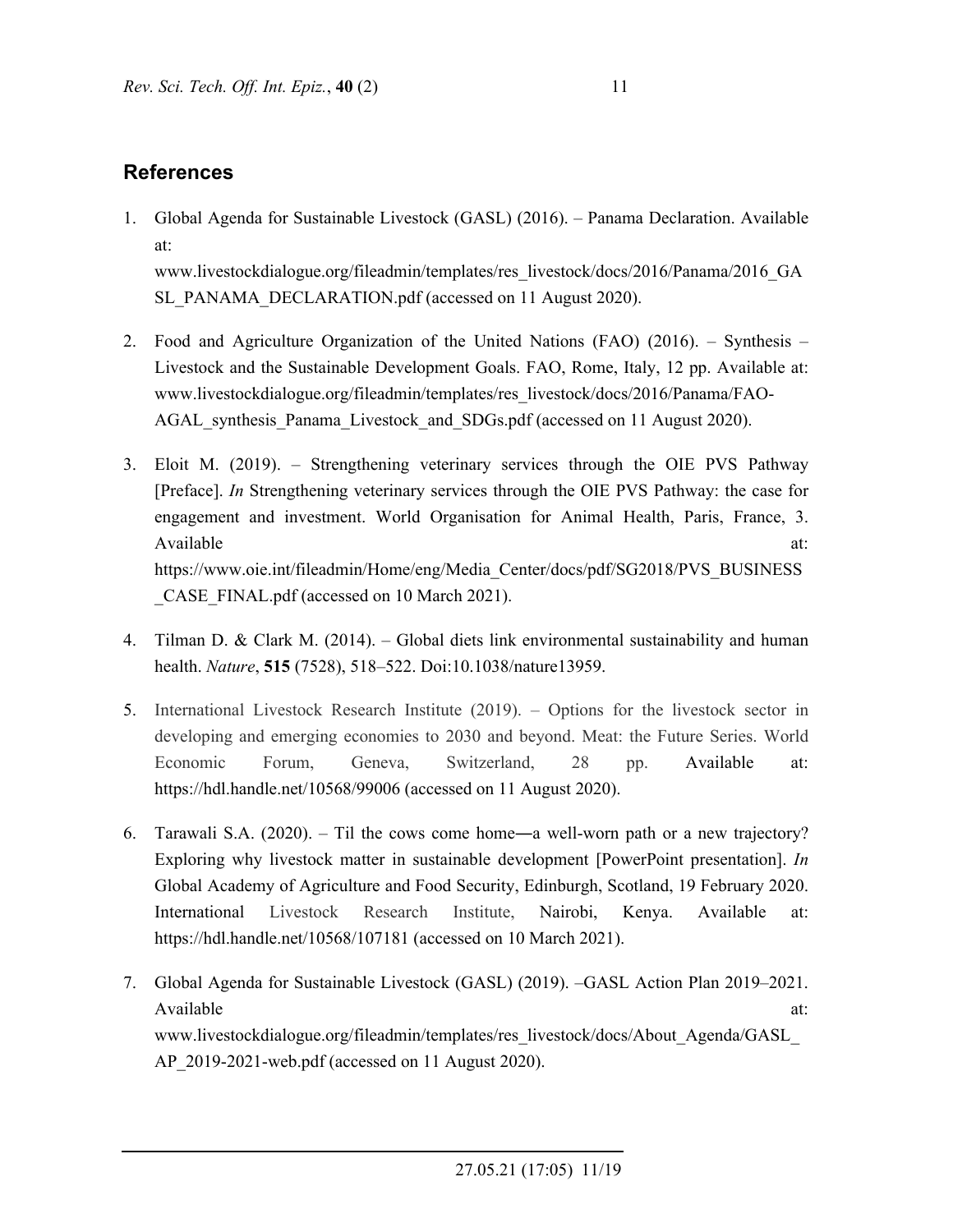- 8. Global Agenda for Sustainable Livestock (GASL) (2020). GASL Theory of Change. Visual, narrative, and monitoring and evaluation recommendations. Unpublished. GASL and Wageningen University (WUR).
- 9. Food and Agriculture Organization of the United Nations (FAO) (2018). Shaping the future of livestock: sustainably, responsibly, efficiently. FAO, Rome, Italy, 20 pp. Available at: www.fao.org/publications/card/en/c/I8384EN/ (accessed on 11 August 2020).
- 10. Randolph T.F., Schelling E., Grace D., Nicholson C.F., Leroy J.L., Cole D.C., Demment M.W., Omore A., Zinsstag J & Ruel M. (2007). – Invited review: Role of livestock in human nutrition and health for poverty reduction in developing countries. *J. Anim. Sci.*, **85**  (11), 2788–2800. Doi:10.2527/jas.2007-0467.
- 11. Grace D., Dominguez-Salas P., Alonso S., Lannerstad M., Muunda E., Ngwili N., Omar A., Khan M. & Otobo E.  $(2018)$ . – The influence of livestock-derived foods on nutrition during the first 1,000 days of life. ILRI Policy Brief 25. International Livestock Research Institute, Nairobi, Kenya, 4 pp. Available at: https://hdl.handle.net/10568/93116 (accessed on 10 March 2021).
- 12. World Health Organization (WHO) (2020). Global Health Observatory (GHO) data repository. WHO, Geneva, Switzerland. Available at: www.who.int/data/gho/ (accessed on 10 March 2021).
- 13. Teenstra E., Andeweg K. & Vellinga T. (2016). –Manure helps feed the world: integrated manure management demonstrates manure is a valuable resource. Climate-Smart Agriculture Practice Brief. CGIAR Research Program on Climate Change, Agriculture and Food Security, Copenhagen, Denmark, 8 pp. Available at: https://hdl.handle.net/10568/74486 (accessed on 10 March 2021).
- 14. Blümmel M., Tevmouri F., Moore J., Nielson C., Videto J., Kodukula P., Pothu S. Devulapalli R. & Varijakshapanicker P. (2018). – Ammonia Fiber Expansion (AFEX) as spin off technology from 2nd generation biofuel for upgrading cereal straws and stovers for livestock feed. *Anim. Feed Sci. Tech*., **236**, 178–186. doi:10.1016/j.anifeedsci.2017.12.016.
- 15. Tolkamp B., Wall E., Roehe R., Newbold J., Zaralis K. (2010). Review of nutrient efficiency in different breeds of farm livestock. SAC Consulting, Penicuik, Scotland, 105 pp. Available at: http://sciencesearch.defra.gov.uk/Document.aspx?Document=FinalReportIF0183.doc (accessed on 10 March 2021).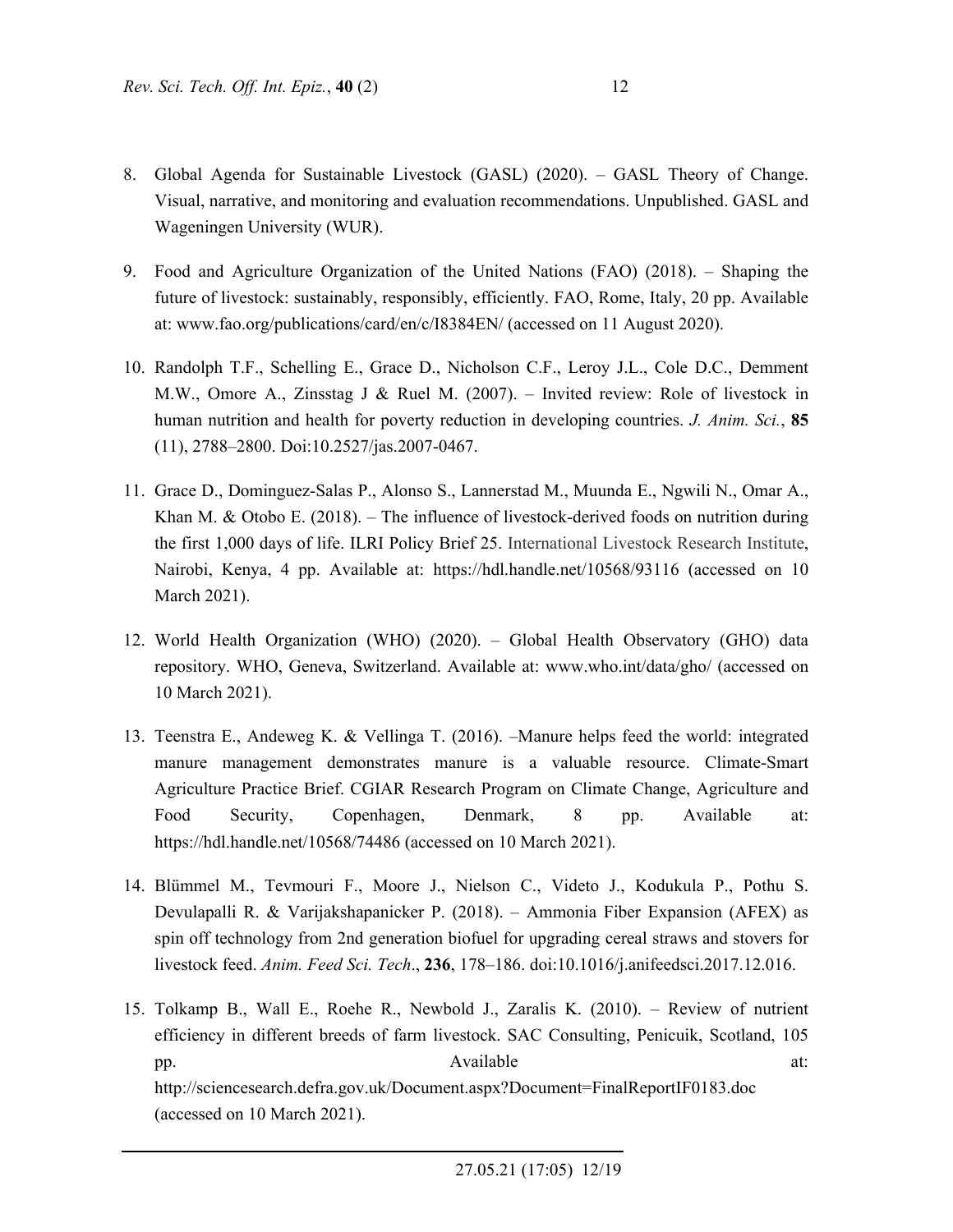- 16. Food and Agriculture Organization of the United Nations (FAO), International Fund for Agricultural Development (IFAD), United Nations Children's Education Fund (UNICEF), United Nations World Food Programme (WFP) & World Health Organization (WHO) (2020). – The state of food and nutrition security in the world 2020: transforming food systems for affordable healthy diets. FAO, Rome, Italy, 320 pp. doi:10.4060/ca9692en.
- 17. García Pinillos R., Appelby M.C., Manteca X., Scott-Park F., Smith C. & Velarde A. (2016). – One Welfare – a platform for improving human and animal welfare. *Vet. Rec.*, **179** (16), 412–413. Doi:10.1136/vr.i 5470.
- 18. United Nations Environment Programme (UNEP) (2020). Preventing the next pandemic: zoonotic diseases and how to break the chain of transmission. UNEP, Nairobi, Kenya, 82 pp. Available at: https://wedocs.unep.org/handle/20.500.11822/32316 (accessed on 11 August 2020).
- 19. Berntman E. (2020). Fighting infection animal welfare and antimicrobial resistance. Federated Hermes, London, United Kingdom. Available at: www.hermesinvestment.com/eos-insight/eos/fighting-infection-animal-welfare-and-antimicrobialresistance/ (accessed on 11 August 2020).
- 20. World Organisation for Animal Health (OIE) (2019). The OIE PPP Handbook: Guidelines for Public-Private Partnerships in the veterinary domain. OIE, Paris, France, 64 pp. www.oie.int/fileadmin/Home/eng/Media\_Center/docs/pdf/PPP/oie\_ppp\_handbook-20190419 ENint BD.pdf (accessed on 13 January 2021).
- 21. Tarawali S., Amanor Boadu V., Baltenweck I., de Haan N., Kohler-Rollefson I. (2019). Innovation for sustainable livestock: livelihoods and economic growth. Background paper for the  $9<sup>th</sup>$  annual Multi-stakeholder Partnership Meeting of the Global Agenda for Sustainable Livestock, 9–12 September 2019, Manhattan, KS, United States of America. Available at:  $\alpha$ www.livestockdialogue.org/fileadmin/templates/res\_livestock/docs/2019\_Sept\_Kansas/2\_Li velihoods\_and\_Economic\_Growth\_-\_Online\_consultation.pdf (accessed on 10 March 2021).
- 22. World Bank (2020). PovcalNet: an online analysis tool for global poverty monitoring. World Bank, Washington, DC, United States of America. Available at: http://iresearch.worldbank.org/PovcalNet/home.aspx (accessed on10 March 2021).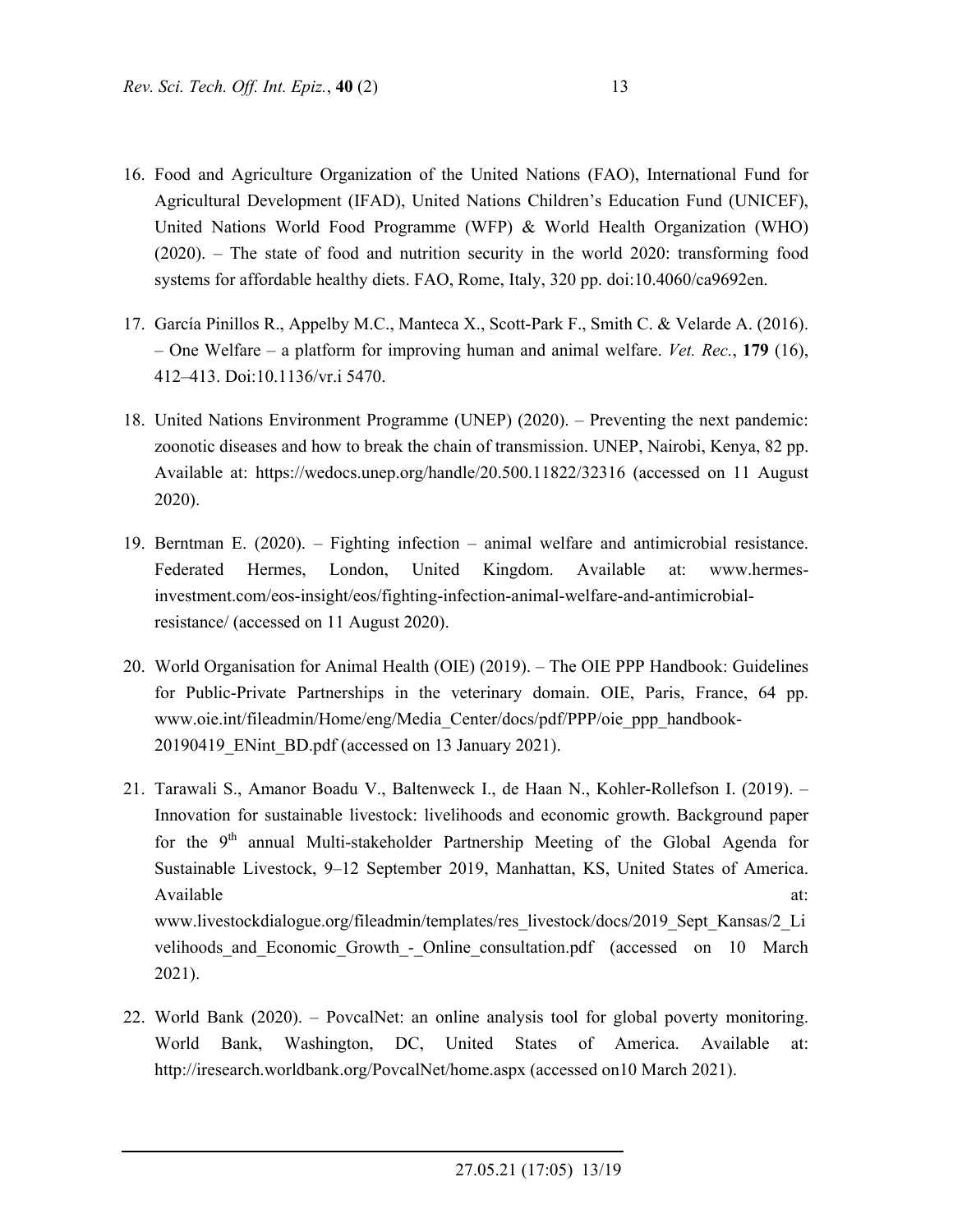- 23. Food and Agriculture Organization of the United Nations (FAO) (2018). World livestock: transforming the livestock sector through the Sustainable Development Goals. FAO, Rome, Italy, 228 pp. Available at: www.fao.org/3/CA1201EN/ca1201en.pdf (accessed on 11 August 2020).
- 24. Shapiro B.I., Gebru G., Desta S., Negassa A., Negussie K., Aboset G. & Mechal H. (2015). – Ethiopia livestock master plan: roadmaps for growth and transformation. International Livestock Research Institute, Nairobi, Kenya. Available at: https://hdl.handle.net/10568/68037 (accessed on 11 August 2020).
- 25. Shapiro B.I., Singh J.P. […] & Baltenweck I. (2018). Bihar livestock master plan 2018-19 – 2022-23. Government of Bihar, Bihar, India, 147 pp. Available at: https://hdl.handle.net/10568/100538 (accessed on 11 August 2020).
- 26. African Union Inter-African Bureau for Animal Resources (AU-IBAR) (2015). The livestock development strategy for Africa (LiDeSA) 2015–2035. AU-IBAR, Nairobi, Kenya, 158 pp. Available at: www.celep.info/wp-content/uploads/2017/10/2015- LiDeSA.pdf (accessed on 10 March 2021).
- 27. Njuki J. & Sanginga P.C. (eds) (2013). Women, livestock ownership and markets: bridging the gender gap in Eastern and Southern Africa. Routledge, Abingdon, United Kingdom & International Development Research Centre, Ottawa, Canada. Available at: www.idrc.ca/en/book/women-livestock-ownership-and-markets-bridging-gender-gapeastern-and-southern-africa (accessed on 10 March 2021).
- 28. The Brooke (2007). Women voices from India. Available at: https://www.thebrooke.org/sites/default/files/Advocacy-and-policy/India-voices-fromwomen.pdf
- 29. Galiè A., Teufel N., Korir L., Baltenweck I., Girard A.W., Domínguez-Salas P. & Yount K.M. (2018). – The women's empowerment in livestock index. *Soc. Indic. Res.*, **142**, 799– 825. Doi:10.1007/s11205-018-1934-z.
- 30. International Livestock Research Institute (ILRI) (2020). How the other half works: making a living with livestock. International Livestock Research Institute 2019 annual report. ILRI, Nairobi, Kenya. Available at: www.ilri.org/research/annual-report/2019 (accessed on 11 August 2020).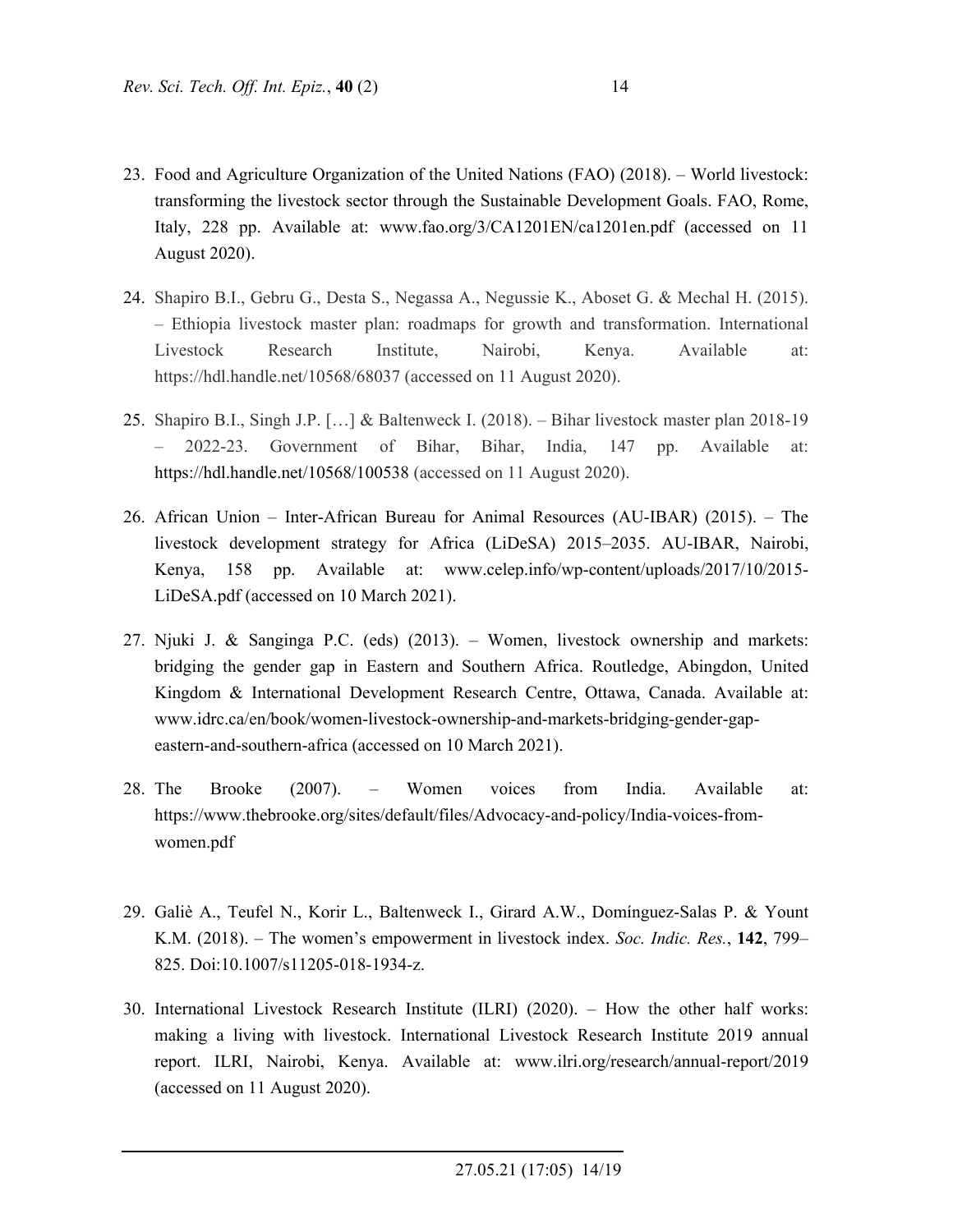- 31. Vallat, J. (2019). Editorial OIE. Available at: www.oie.int/index.4. Jean Vallat, Editorial, 2019 (accessed 7 January 2021)
- 32. Tarawali S., Dolapo E. & Pfeifer C. (2018). Food of animal origin: demand and diversity [PowerPoint presentation].. *In* Expert panel: Food of Animal Origin 2030: Solutions to Consumption Driven Challenges, Global Forum for Food and Agriculture, 18 January 2018, Berlin, Germany. International Livestock Research Institute, Nairobi, Kenya, 30 pp. Available at: https://hdl.handle.net/10568/90542 (accessed on 10 March 2021).
- 33. Food and Agriculture Organization of the United Nations (FAO) (2009). The state of food and agriculture: livestock in the balance. FAO, Rome, Italy, 180 pp. Available at: www.fao.org/3/a-i0680e.pdf (accessed on 11 August 2020).
- 34. Willett W., Rockström J. […] & Murray, C.J.L. (2019). Food in the Anthropoceneene: the EAT-Lancet Commission on healthy diets from sustainable food. *Lancet*, **393** (10170), 447– 492. doi:10.1016/S0140-6736(18)31788-4.
- 35. Giyose B., Kraemer K., Iannotti L., Stewart M., Dar O. & Alonso S. (2018). Livestockderived foods and the first 1000 days: the essential role of livestock-derived foods in the nutrition of mothers and infants [PowerPoint presentation]. *In* 45th session of the United Nations Committee on World Food Security, 15–19 October 2018, Rome, Italy. International Livestock Research Institute, Nairobi, Kenya, 35 pp. Available at: https://hdl.handle.net/10568/97922 (accessed on 10 March 2021).
- 36. Gerber P.J., Steinfeld H., Henderson B., Mottet A., Opio C., Dijkman J., Falcucci A. & Tempio G. (2013). – Tackling climate change through livestock: a global assessment of emissions and mitigation opportunities. Food and Agriculture Organization of the United Nations, Rome, Italy, 139 pp. Available at: www.fao.org/3/i3437e/i3437e.pdf (accessed on 10 March 2021).
- 37. Mottet A., Henderson B., Opio C., Falcucci A., Tempio G., Silvestri S., Chesterman S. & Gerber P.J. (2016). – Climate change mitigation and productivity gains in livestock supply chains: insights from regional case studies. *Reg. Environ. Change*, **17**, 129–149. doi:10.1007/s10113-016-0986-3
- 38. Arango J., Ruden A. […] & Chirinda, N. (2020). Ambition meets reality: achieving GHG emission reduction targets in the livestock sector of Latin America. *Front. Sustain. Food Syst.,* **4**, Article No. 65. doi:10.3389/fsufs.2020.00065.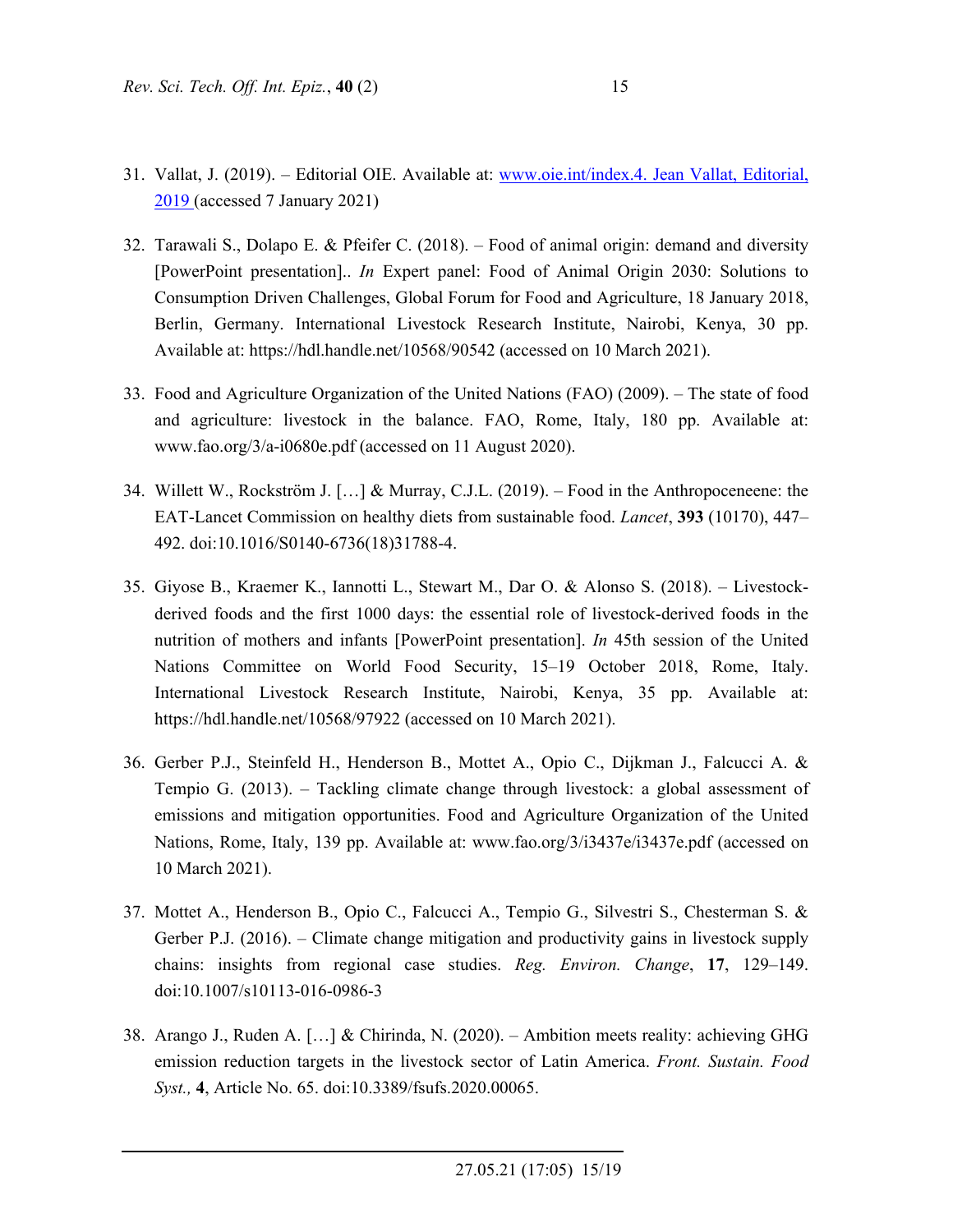- 39. Skuce P.J., Bartley D.J., Zadoks R.N. & MacLeod M. (2016). Livestock health and greenhouse gas emissions. Moredun Research Institute, Edinburgh. Scotland, 74 pp. Available at: https://www.climatexchange.org.uk/media/2031/livestock\_health\_and\_ghg.pdf (accessed on 10 March 2021).
- 40. Grace D., Nguyen-Viet H., Mehta P., Lindahl J. and Kakkar M. (2014). Policy and practice: Developing countries and livestock drug use. *In* 3rd International Conference on Responsible Use of Antibiotics in Animals, 29 September – 1 October 2014, Amsterdam, The Netherlands.
- 41. Food and Agriculture Organization of the United Nations (FAO) (2011). Global food losses and food waste: extent, causes and prevention. FAO, Rome, Italy, 37 pp. Available at: www.fao.org/3/a-i2697e.pdf (accessed on 11 August 2020).
- 42. Carus M. & Dammer L. (2018). The "circular bioeconomy" concepts, opportunities and limitations. Nova Institut, Hürth, Germany, 9 pp. Available at: https://renewablecarbon.eu/publications/ (accessed on 10 March 2021).
- 43. Livestock Emergency Guidelines and Standards Project (2014). Livestock Emergency Guidelines and Standards (LEGS), 2nd Ed. Practical Action Publishing, Rugby, United Kingdom, 314 pp. Available at: www.livestock-emergency.net/wpcontent/uploads/2012/01/LEGS-Handbook-2nd-edition-web-version-1.pdf (accessed on 10 March 2021).
- 44. Chara J, Reyes E., Peri P., Otte J., Arce E., & Schneider F. (2018). Silvopastoral systems and their contribution to improved resource use and sustainable development goals: evidence from Latin America. FAO, CIPAV, Editorial CIPAV. Cali. Columbia.
- 45. Food and Agriculture Organization of the United Nations (FAO) (2007). The state of the world's animal genetic resources for food and agriculture (B. Rischkowsky & D. Pilling, eds). FAO, Rome, Italy, 524 pp. Available at: www.fao.org/3/a1250e/a1250e.pdf (accessed on 10 March 2021).
- 46. United Nations(UN) (2020). Goal 17: Revitalize the global partnership for sustainable development. UN, New York, United States of America. Available at: www.un.org/sustainabledevelopment/globalpartnerships/ (accessed on 11 August 2020).
- 47. Global Agenda for Sustainable Livestock (GASL) (2011). Agenda consensus. Available at: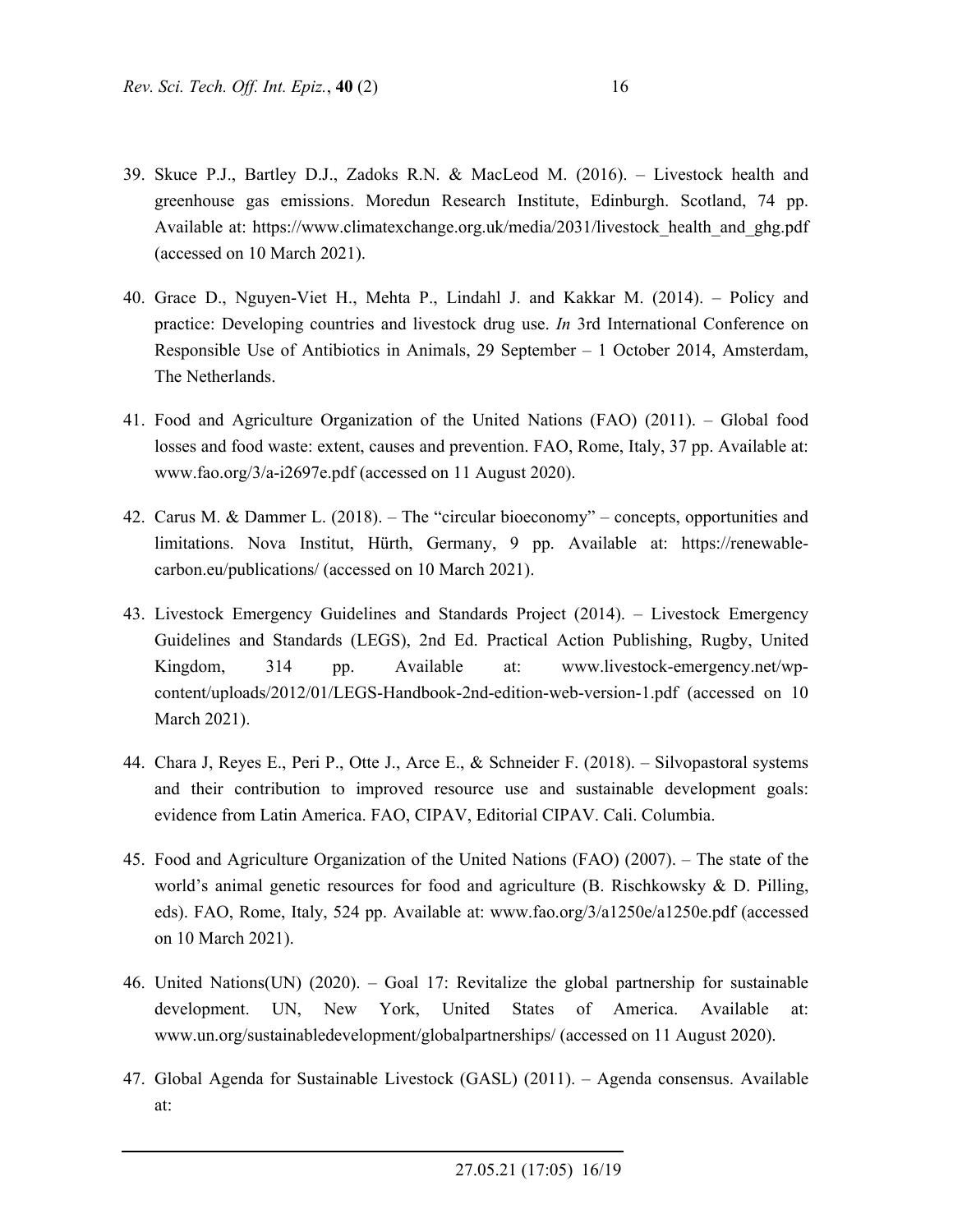$\mathcal{L}_\text{max}$ 

www.livestockdialogue.org/fileadmin/templates/res\_livestock/docs/About\_Agenda/Consens us Document digital.docx (accessed on 11 August 2020).

- 48. Action for Animal Health (2020). Action for Animal Health. The Brooke, London, United Kingdom. Available at: www.actionforanimalhealth.org/ (accessed on 7 January 2021).
- 49. High Level Panel of Experts on Food Security and Nutrition (HLPE) (2018). Multistakeholder partnerships to finance and improve food security and nutrition in the framework of the 2030 Agenda. Report by the High Level Panel of Experts on Food Security and Nutrition of the Committee on World Food Security. HLPE, Rome, Italy, 144 pp. Available at: www.fao.org/3/CA0156EN/CA0156en.pdf (accessed on 10 March 2021).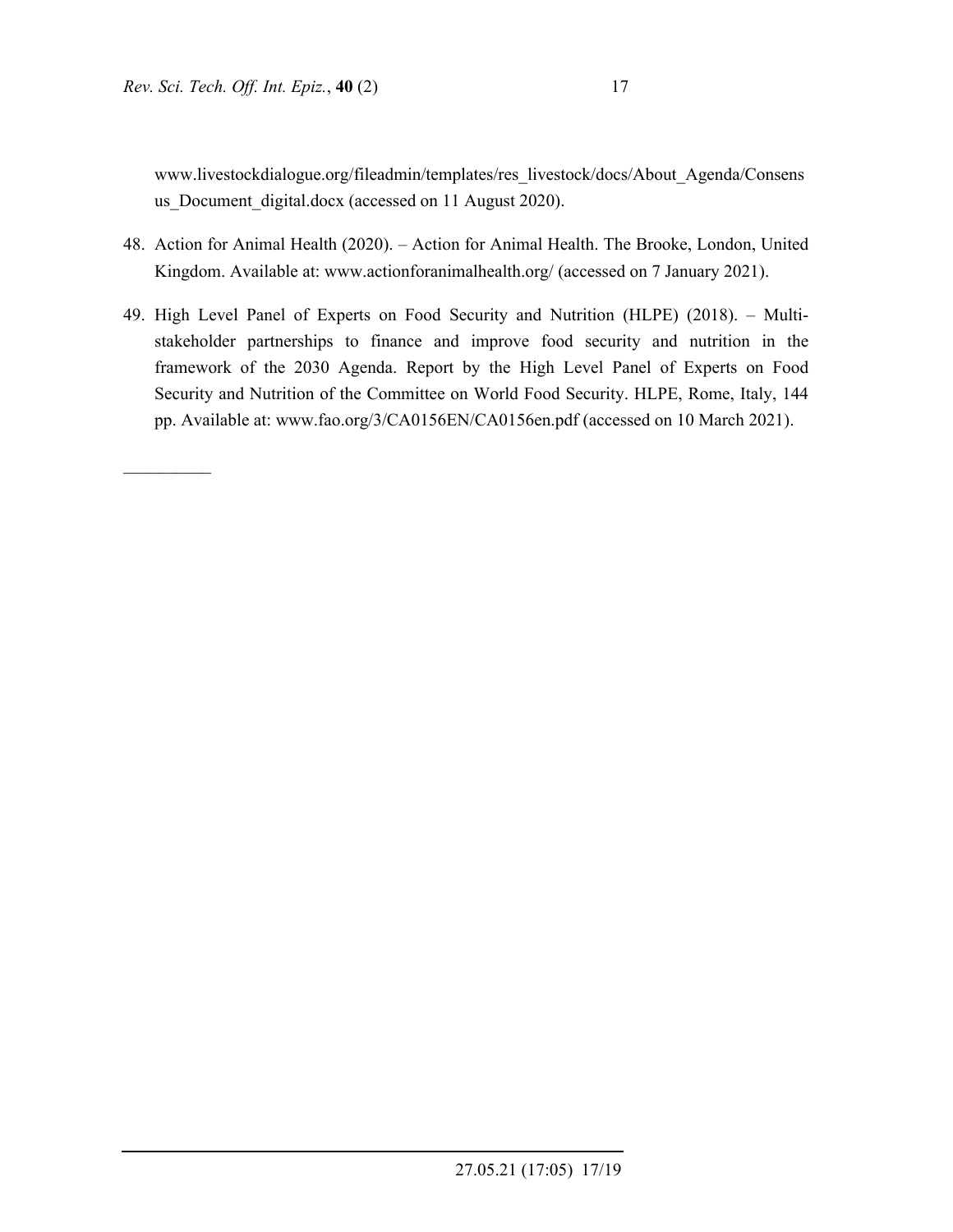



**The Global Agenda for Sustainable Livestock (GASL) and the Sustainable Development Goals (SDGs). GASL is enhancing livestock stakeholders' commitment and investments in support of the United Nations' Agenda 2030 with its 17 SDGs. GASL identified the above nine SDGs with strong direct links to the livestock sector**